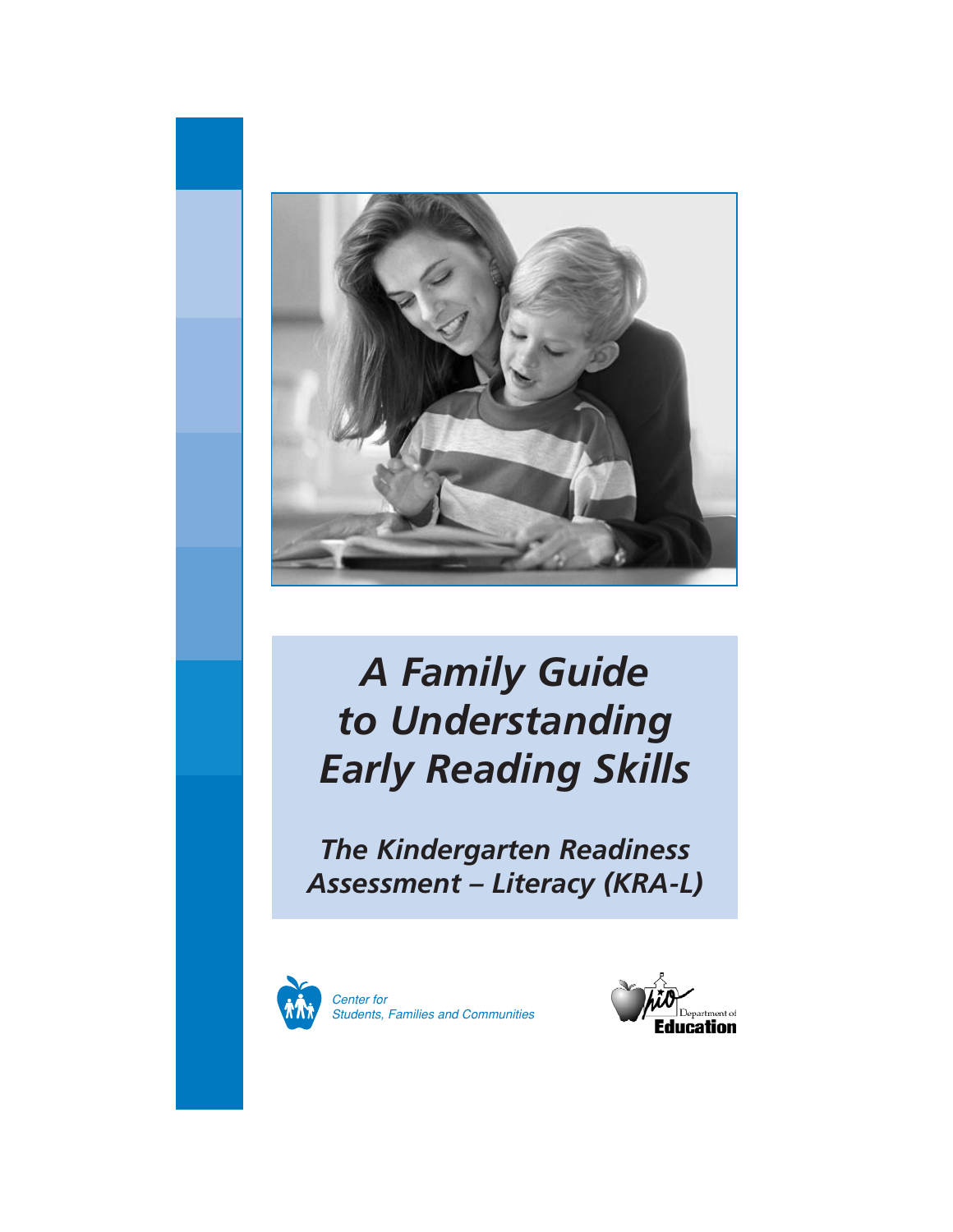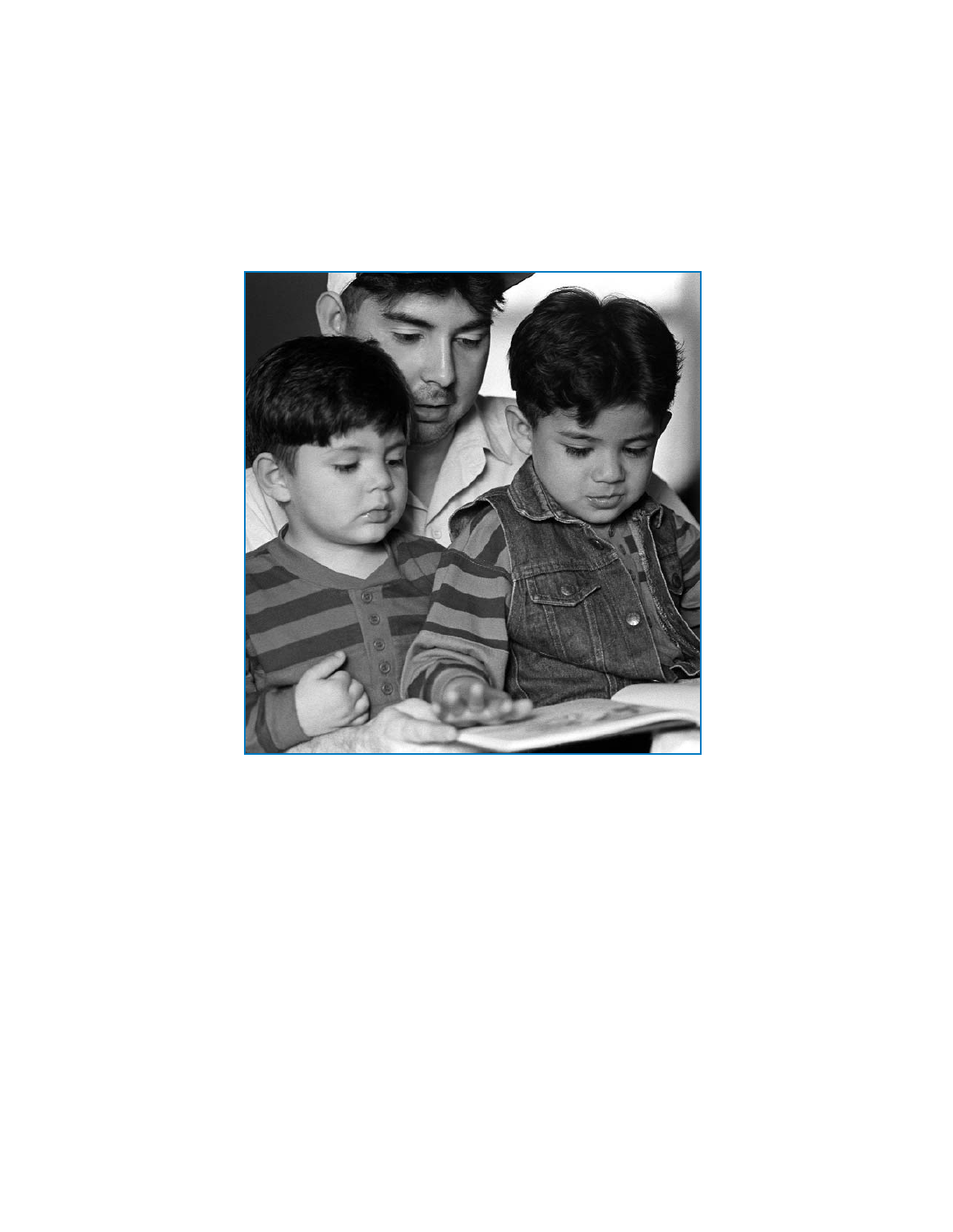## **Table of Contents**

| What is the Kindergarten Readiness Assessment-Literacy (KRA-L)? 4 |  |
|-------------------------------------------------------------------|--|
|                                                                   |  |
|                                                                   |  |
|                                                                   |  |
|                                                                   |  |
| Answering who, what, when, why and how questions 10               |  |
|                                                                   |  |

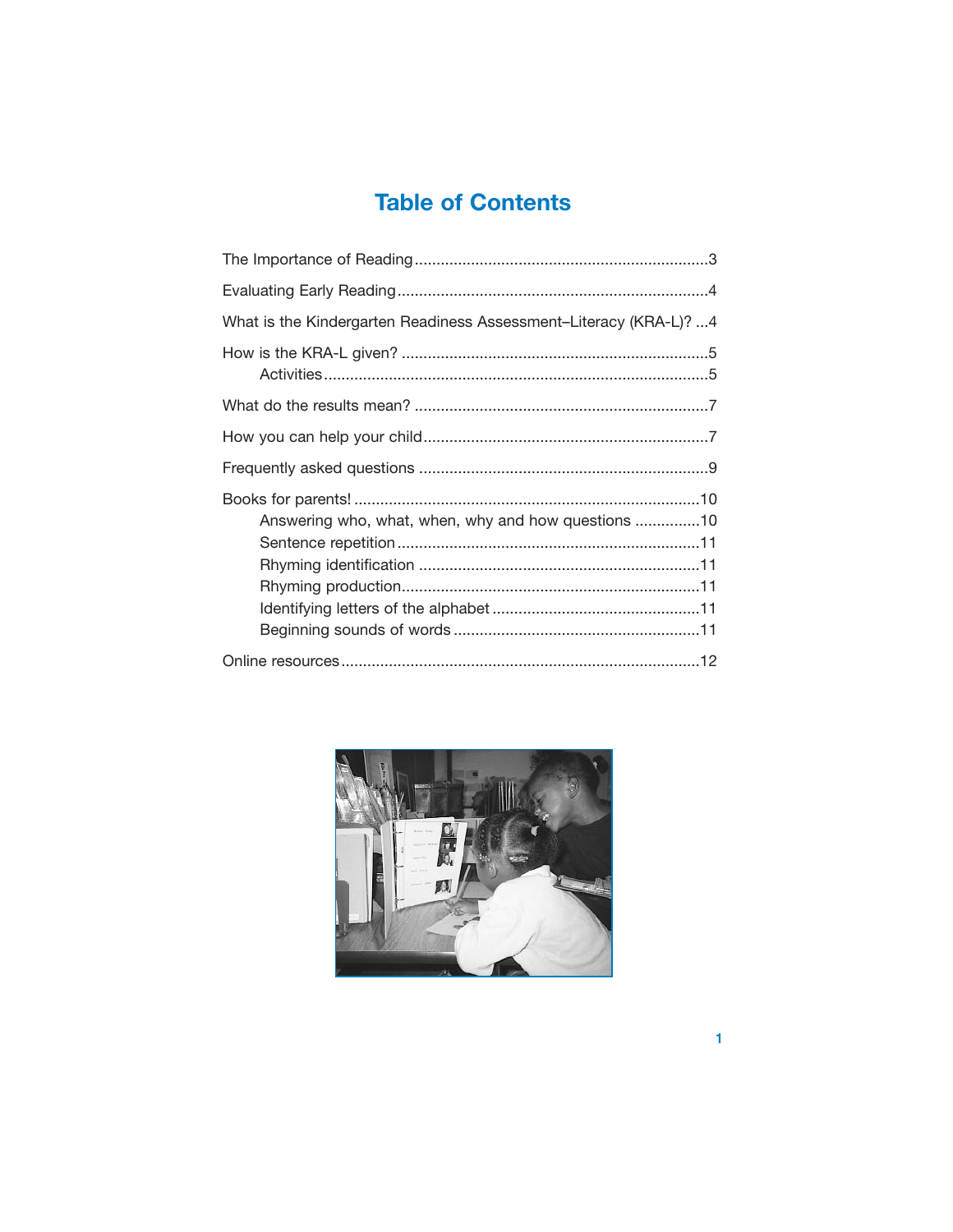Dear Family,

We know that children grow and develop at their own pace. Some children enter kindergarten just beginning to recognize the letters of the alphabet, while others enter knowing how to read long stories.

The Ohio Department of Education (ODE) has developed a brief assessment tool that will help teachers identify early reading skills. This assessment is the Kindergarten Readiness Assessment–Literacy (KRA-L).

The KRA-L will be given to all kindergarten students up through the first six weeks of school. The assessment will measure skill areas important to becoming a successful reader. It also will help teachers plan for experiences and lessons that encourage reading.

Please use this guide to learn about the KRA-L. The pages ahead will give you an idea of the types of activities involved in the assessment and will suggest some things you can do at home to help your child become a successful reader.

Sincerely,

Lusan Tave Zelmon

Susan T. Zelman Superintendent of Public Instruction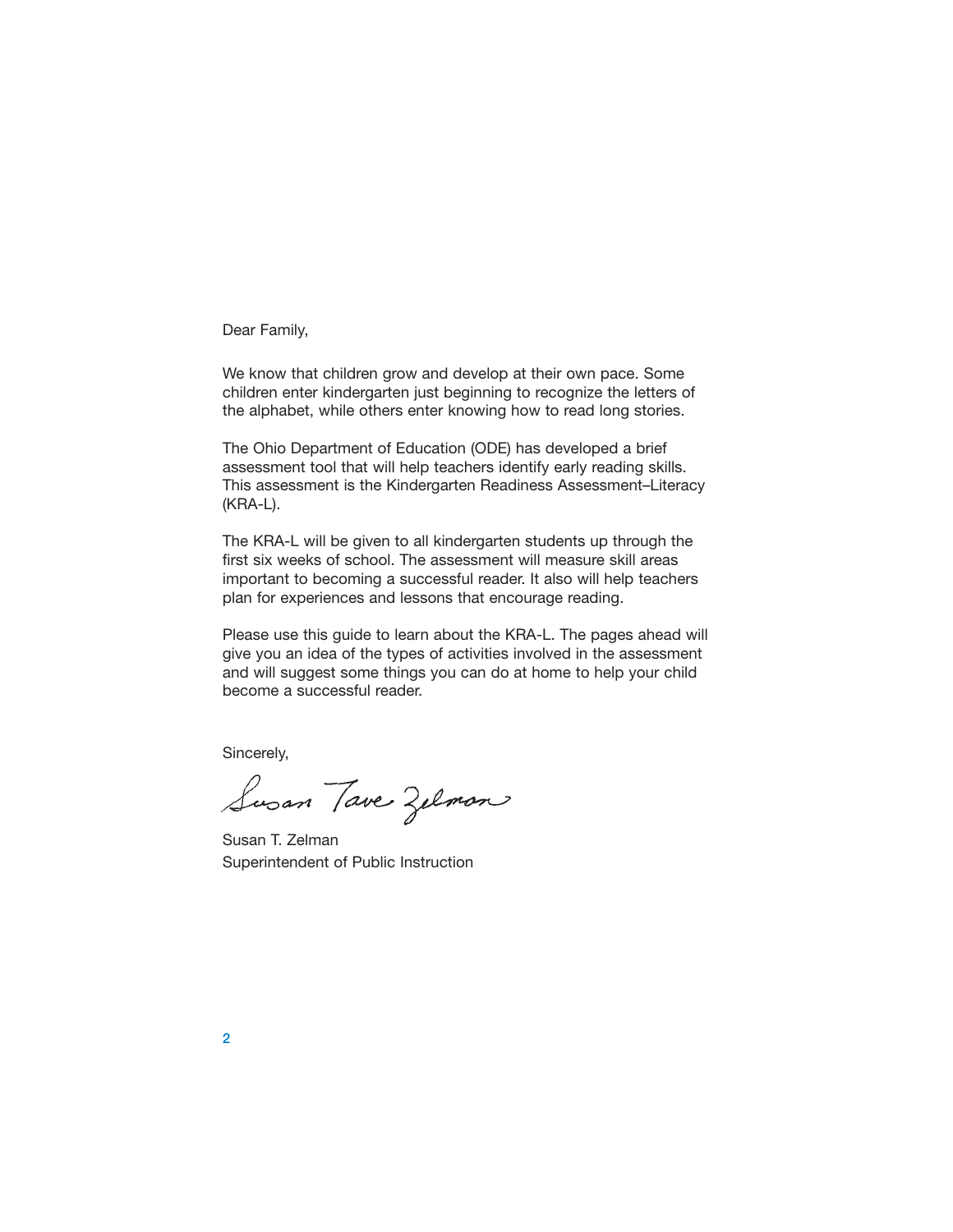## **The Importance of Reading**

Reading is a fundamental tool for success in today's world. For all students it is a key to unlock all academic subjects (Ohio's Literacy Framework, 2000).

During the preschool and kindergarten years, children are developing many of the skills that help them read, write and speak with others effectively. All children are born with the potential to learn these skills, but many will need direct teaching strategies to help them develop the basics of reading.

Children who develop these skills will be on their way to becoming readers, and in turn will be successful learners throughout the rest of their lives. The purpose of this guide is to help you in three ways: 1) understand what skills are important to building the foundation for reading; 2) share with you what your child will be asked to do during the kindergarten readiness assessment; and 3) provide you with some resources to help your child succeed.

## **Important Skills for Learning to Read**

Children come to kindergarten with a range of early reading abilities. The following lists some of the skills that many children demonstrate in the early months of kindergarten:

- Listening to and retelling a favorite story;
- Identifying letters of the alphabet, most often those in their own names;
- Matching sounds to letters often the beginning sounds of a word — such as the sound of "d" in dog;
- Pretend writing letters, lists or descriptions of their art;
- Printing or copying letters of the alphabet;
- Writing and copying words of interest;
- Pretend reading;
- Reading along with an adult;
- Re-reading a favorite book many times;
- Retelling the story through pictures; and
- Playing with the sounds of words, by rhyming, such as hat, cat, bat.

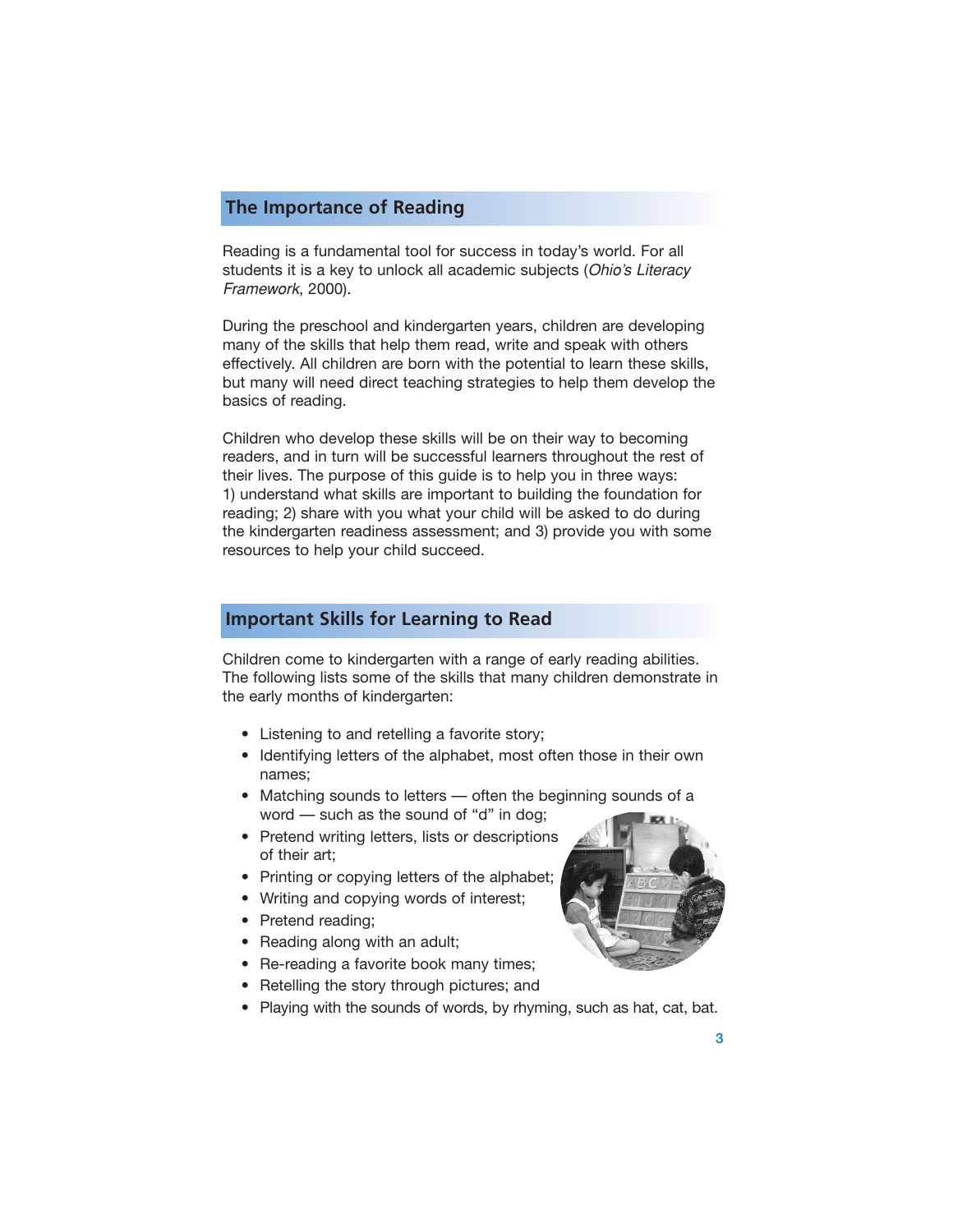## **Evaluating Early Reading**

Assessment is one word used to describe a process for gathering information about what children know. Two other words used to describe the process are testing and screening.

There are many ways in which teachers can learn about what your child knows:

- By watching your child throughout the school day and recording the information;
- By actively listening to what your child talks about and shows an interest in learning more about;
- By collecting your child's work during a period of time for review;
- By sitting with your child and asking him or her to show them what they know by pointing to pictures, repeating words or sentences, or copying words; and
- By asking you what you have noticed about your child's interest in books, letters and writing.

Your child will take part in many different kinds of assessments throughout the school years. Assessments provide important information to help teachers make good teaching decisions. The Kindergarten Readiness Assessment–Literacy is the starting point to learn what your child knows about reading.

## **What is the Kindergarten Readiness Assessment-Literacy (KRA-L)**

The KRA-L is a short assessment that will be given to all kindergarten children. Children will sit and work with the teacher.

The KRA-L is made up of activities that include:

- Answering who, what, when, why and how questions;
- Repeating sentences;
- Identifying words that rhyme;
- Giving a word that sounds the same as another word (rhyming production);
- Identifying letters; and
- Listening and identifying the beginning sounds of words.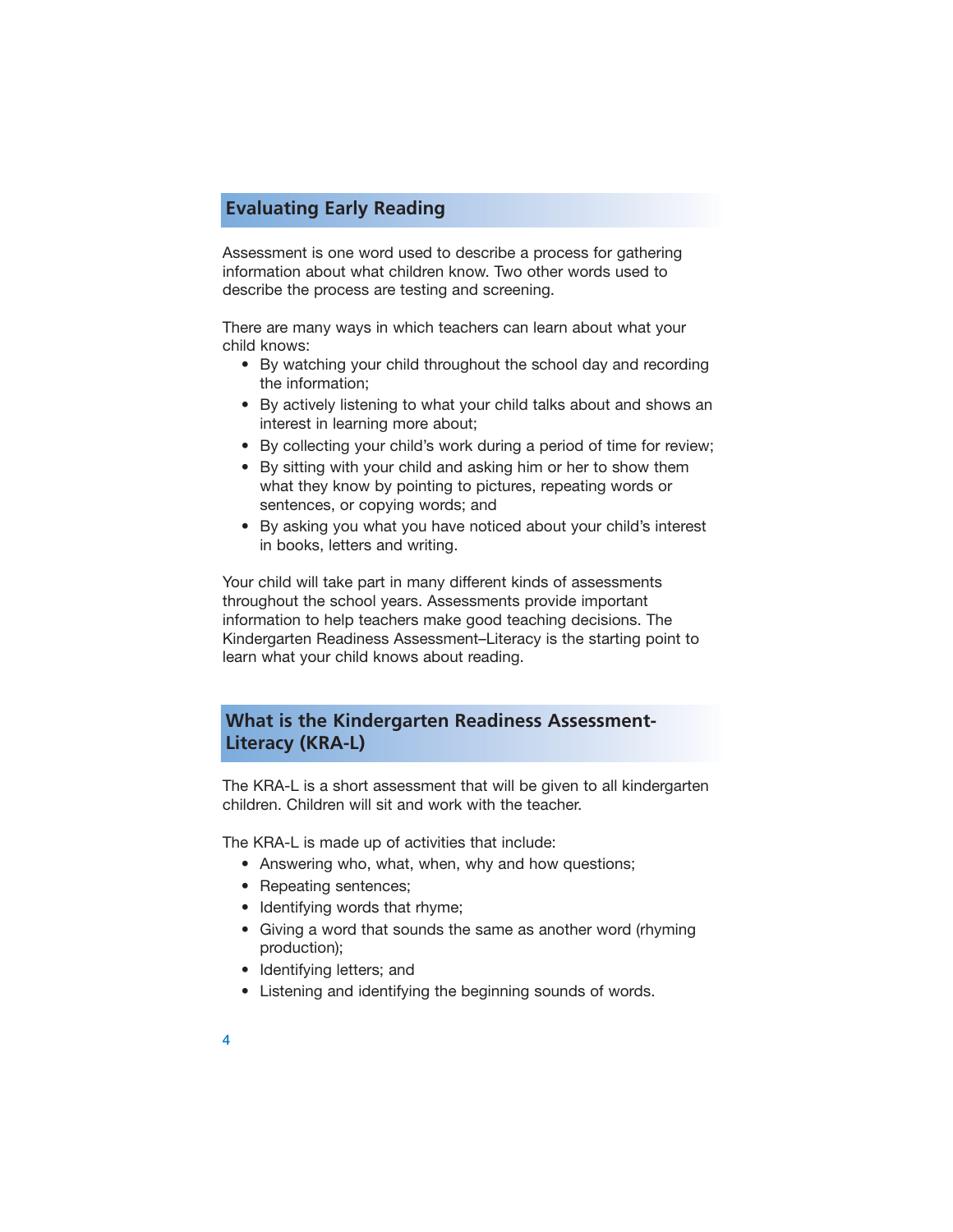The six skills were selected to assess because developing them is important to becoming a good reader.

The results of the KRA-L assessment will be used to help teachers meet each child's needs in learning to read. The KRA-L assessment cannot be used to hold any child back from starting kindergarten. It will, however, provide teachers with information about how to best build upon children's literacy strengths and also address their needs.

## **How is the Kindergarten Readiness Assessment-Literacy (KRA-L) Given?**

Teachers or teachers' aides will do the assessment activities one child at a time, in a quiet area away from other children. The teacher will write your child's answers on a score sheet.

## **What are the Assessment Activities?**

Your child's score on each of the six assessment activities will be recorded. The activities are described below along with brief examples of the kinds of questions your child will be asked during each activity.

## *Activity 1:*

## *Answering Who, What, When, Why and How Questions*

In this activity your child will be asked to answer three questions. For example, your child may be asked to answer: "Why do you brush your teeth?" or "Where do you eat lunch?" The teacher will wait several seconds for your child's answer and then write down what your child says. Of course, the teacher isn't concerned with a single correct answer. Rather, the teacher will notice whether your child answers a "why" question with a reason and a "where" question with a place.

## **Activity 2:**

## *Sentence Repetition*

This activity consists of four items. For each item, your child will be asked to listen to and repeat a sentence. For example, the teacher may say, "Building with blocks is fun," and then will ask your child to repeat the sentence.

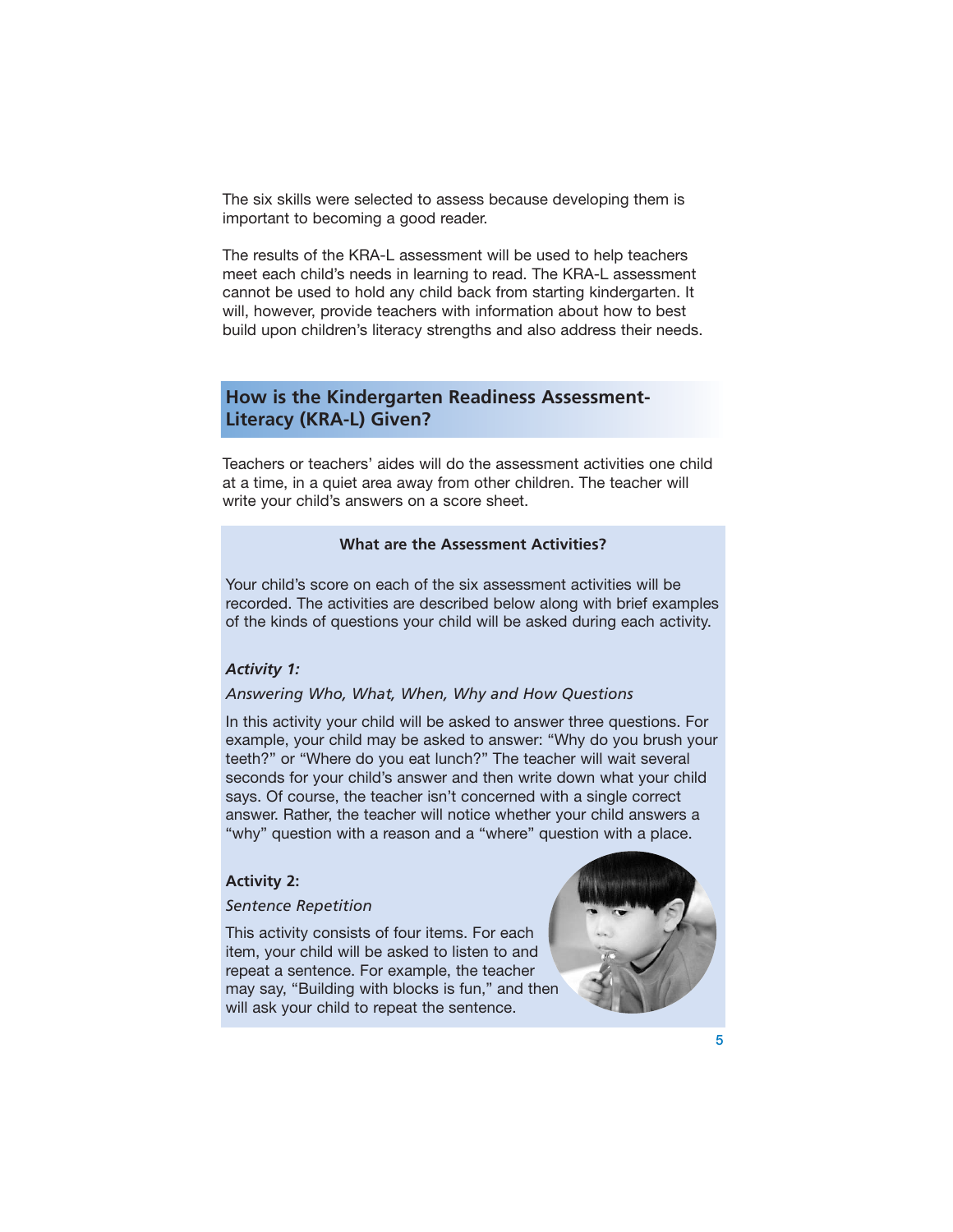## **Activity 3:**

## *Rhyming Identification*

Seven questions make up the rhyming identification portion of the assessment. Your child will be asked to say whether two words rhyme. For example, the teacher will ask, "Do the words 'tap' and 'nap' rhyme?"



## **Activity 4:**

## *Rhyming Production*

The rhyming production activity has five questions. Rhyming is the ability to notice that some words sound the same. Your child will be asked to provide a word that rhymes with another word. For example, the teacher may say the word "cat" and ask the child to think of and say another word that rhymes with "cat." Perhaps your child will respond with "fat," "hat" or "bat."

## **Activity 5:**

## *Letter Identification*

Your child will be asked to identify letters of the alphabet. The teacher will point to a letter of the alphabet and ask him or her to name that letter. There are two parts to this activity: one for identifying capital letters and another for identifying noncapital letters. Your child's score on this activity indicates how many letters he or she recognizes and can name.

## **Activity 6:**

#### *Initial Sounds*

During this activity, the teacher will ask your child to find a picture that represents a word that begins with a given sound. First, the teacher will provide a set of four pictures. For example, there may be a picture of a hat, a box, a hand and a shoe. Then the teacher will ask your child to identify the picture that begins with the same sound as the target or first picture. The teacher may draw your child's attention to the picture of a hat while saying the word hat and explaining that "hat" starts with an "h" sound. The teacher will then ask your child to find or point to the picture of something that begins with the same sound as the word "hat." The correct response in this example would be the picture of a hand.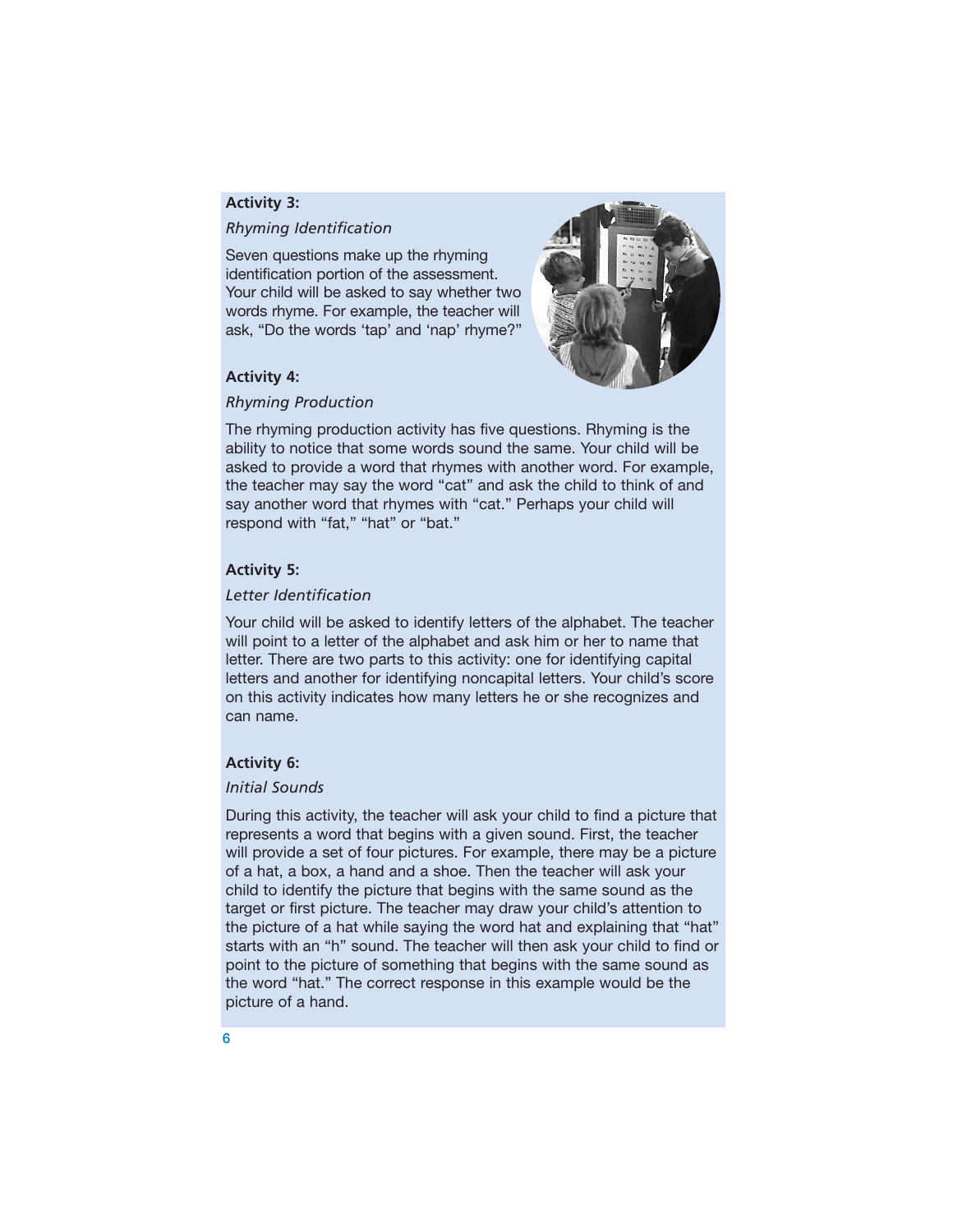## **What Do the Results of the KRA-L Mean for My Child's Teacher and Me?**

Your child's responses provide a small snapshot of some of what he or she knows and can do with words and letters at this time. This information can help you and the kindergarten teacher make good decisions about how to best support your child's reading development. Teachers will use the results to decide if more assessments are needed to identify possible concerns or difficulties that may interfere with reading development.

## **How You Can Help Your Child**

It is important to know that it takes you, your child and your child's teacher working together to help him or her succeed in learning to read and write. What can YOU do as a parent to help?

- Let your child see you read and write. When you read something interesting, share what you are reading with your child;
- Provide a comfortable, quiet space for your child to read stories, draw and write;
- Read with your child every night; and
- Encourage your child to have many experiences that help build these literacy skills.
	- 1. Listening:
		- Give names to things in your child's environment to increase vocabulary, i.e., body parts, colors, clothing, food, toys;
		- Sing songs and recite rhymes daily;
		- Listen to music, move to and clap with the beat of the music; and
		- Read stories to your child regularly, at bedtime for example, and talk about the pictures.

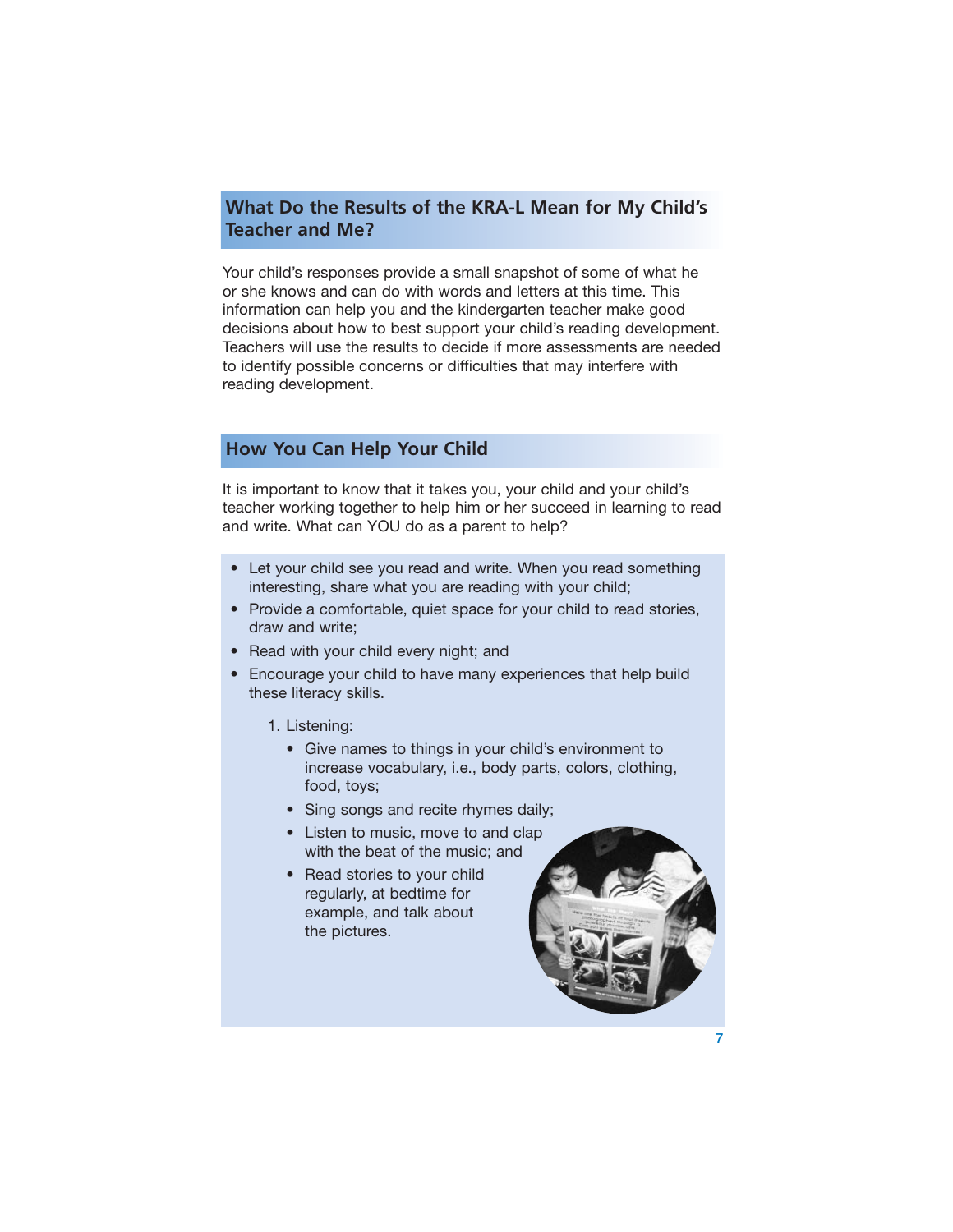- 2. Speaking:
	- Ask your child questions about their day and about stories you read to them;
	- Explain new vocabulary used in books, label new items in your child's environment;
	- Show interest in what your child has to say;
	- Share storytelling time with your child; and
	- Build your child's vocabulary by reading daily, going on field trips to the zoo, a farm or a grocery store.
- 3. Reading:
	- As you read, help your child learn about books by talking about concepts like front/back, right-side-up, one page at a time, left to right and beginning/end of a story;
	- Have your child "read" a story to you;
	- Read and reread stories as often as your child requests;
	- Put your child's name on some belongings to help him or her learn to recognize a name in print;
	- Read road and business signs to your child when you are driving;
	- Read some books that have memorable repeated words and phrases so your child can join in as you read;
	- Display and talk about printed materials in your home, i.e., books, magazines, recipes and coupons;
	- Visit the library regularly with your child;
	- Read recipes, cards and information such as cereal boxes;
	- Look at and read everything that comes home from school with your child; and
	- When the mail arrives, look through it with your child.
- 4. Writing:
	- Provide daily opportunities for your child to draw with different instruments, i.e., crayons, pencils, markers, pens and paintbrushes;

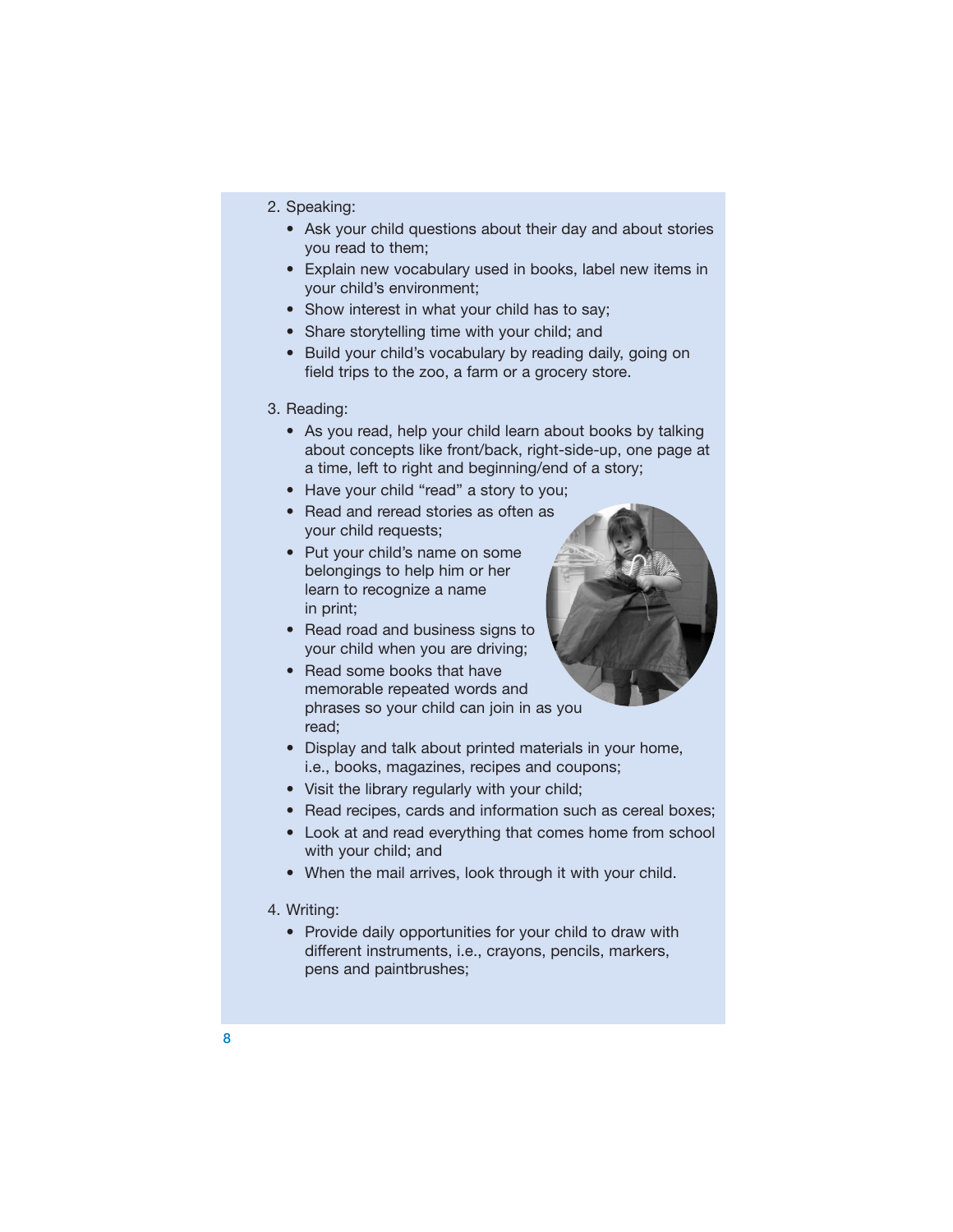- Recognize the importance of drawing, coloring and scribbling;
- Let your child help you make grocery lists and sign birthday cards;
- Display your child's scribbling, writing and artwork at the child's viewing level; and
- Give your child's "work" extra importance display it where family members can see it.

## **Frequently Asked Questions**

#### *Does every child have to take the KRA-L?*

Yes, every child will be assessed in the six skill areas.

### *Why is the KRA-L required for all children?*

There are many assessments being done at school; however, the KRA-L is unique in that it lets teachers know what children know and can do in the six areas of literacy. Information from the KRA-L gives your child's teachers a much better chance to provide the right instruction in these areas.

### *How will the KRA-L help my child in kindergarten?*

The teachers will be able to select lessons, activities and strategies that match your child's needs. By changing their teaching to match your child's learning strengths and needs, your child's teacher will provide instruction that is most likely to lead to positive results for your child.

### *When will the KRA-L be given?*

Your child's teacher or the teachers' aides will administer the KRA-L up through the first six weeks of kindergarten.

## *How long does the KRA-L take to complete?*

The KRA-L takes approximately 15 minutes to complete.

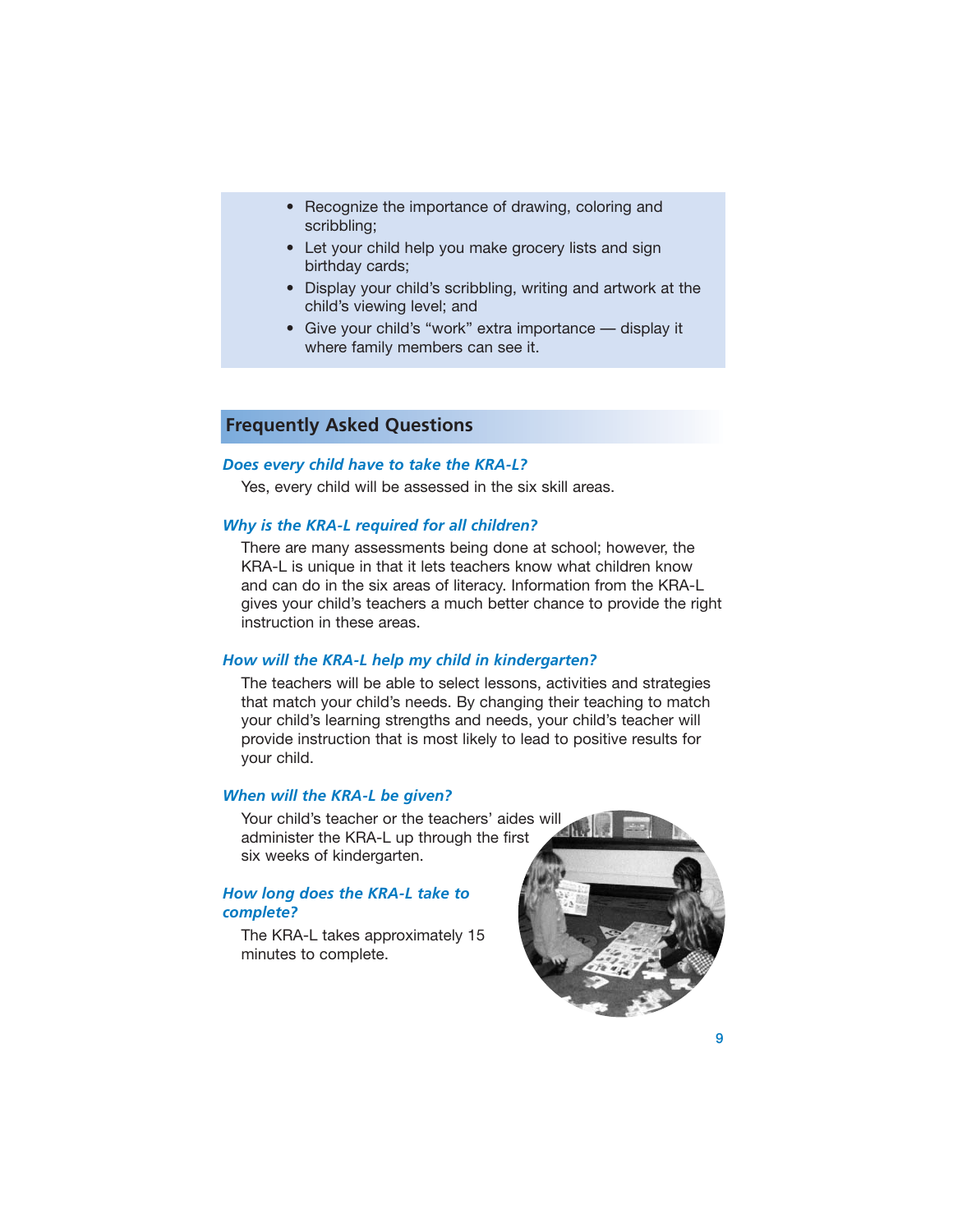#### *What happens if my child fails the KRA-L?*

It's not possible for a child to fail the KRA-L. The KRA-L is an assessment that is used to let teachers know children's skills in six specific literacy areas. Children demonstrate what they are able to do, and teachers take that information and plan classroom lessons and experiences. Based upon the KRA-L results, teachers may suggest a more in-depth assessment as needed.

#### *What will be done after the results are collected?*

After the KRA-L is given, teachers take the information and plan lessons. This information will assure that each child is continuing to grow in the areas of strength and receiving focused instruction in learning the skills they still need to develop.

## *Will my child be kept out of kindergarten?*

The KRA-L does not keep children out of kindergarten. No child will be excluded from kindergarten based on how he or she performs on the KRA-L.

## *Who can I ask for help if my child struggles in one or more KRA-L activities?*

Your child's teacher is your best resource. You should never hesitate to ask the teacher for any help that you need.

## *What can I do at home to help my child?*

Make reading a part of your child's daily life by: 1) reading and re-reading favorite books; 2) singing and reciting nursery rhymes and songs; 3) taking time to talk with your child everyday; and 4) visiting the library often.

## **Some Books to Enjoy with Your Child!**

## *Answering who, what, when, why and how questions*

- 1) What Happens When I Go to the Dentist?, by Helen Slater
- 2) People in My Community, by L. Gorman
- 3) Ape Cape, by P. Scheuneman
- 4) Educating Arthur, by A. Graham
- 5) Discovering Dinosaurs, by M. L. Sokoloff
- 6) More Bugs in Boxes, by D. Carter
- 7) Who is Tapping at My Window, by A. G. Deming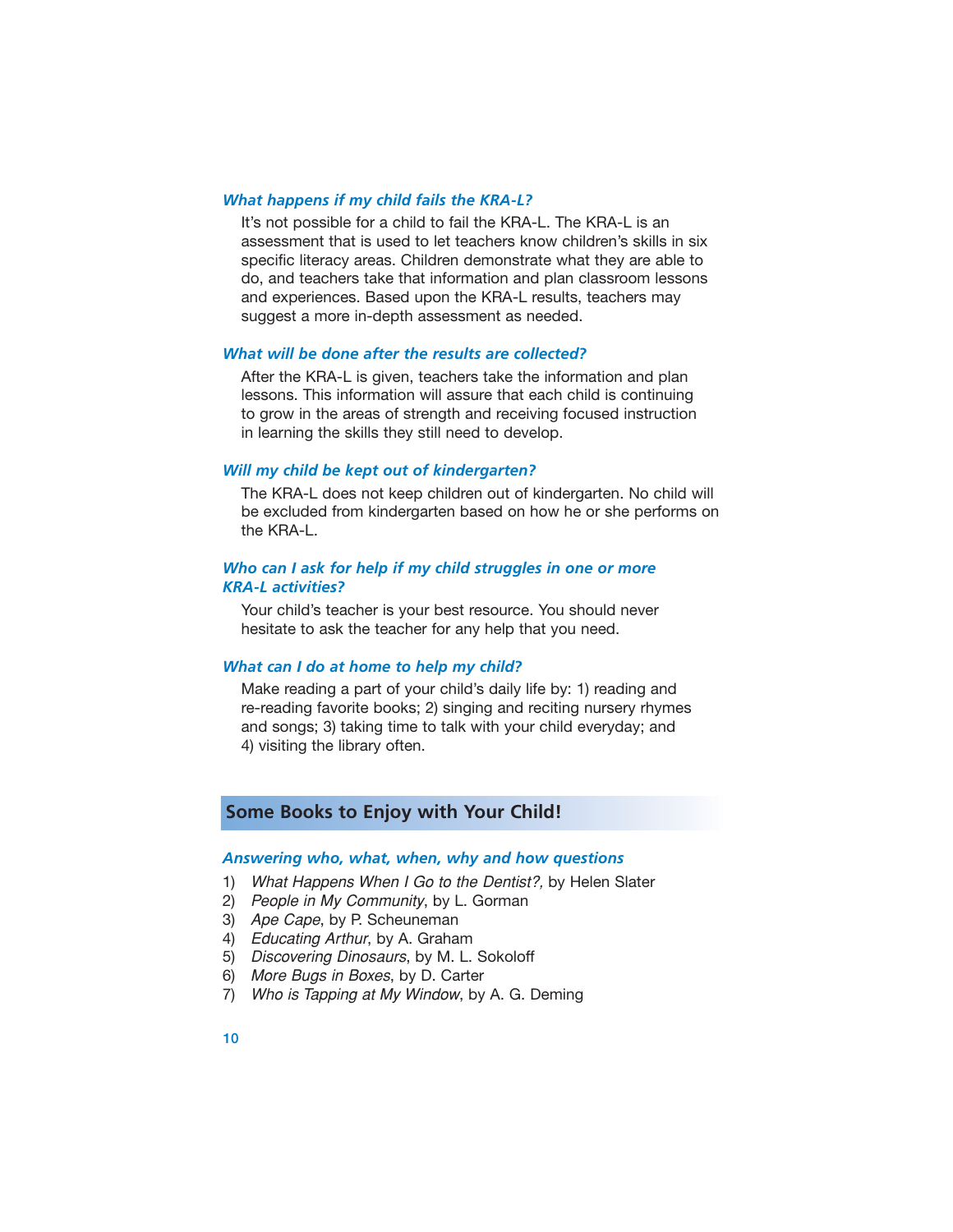## *Sentence repetition*

- 1) Read with Dick and Jane: Go Away, Spot (Grosset and Dunlap Inc.)
- 2) Big Machines, by M. Davis John
- 3) Brown Bear, Brown Bear, What Do You See?, by B. Martin, Jr.
- 4) I Can Read, by M. Malcolm
- 5) I Like Bugs, by M. Malcolm
- 6) My Many Colored Day, by Dr. Seuss
- 7) Hush, Little Baby, by M. Zemach

## *Rhyming identification/rhyming production*

- 1) The Cat in the Hat, by Dr. Seuss
- 2) Green Eggs and Ham, by Dr. Seuss
- 3) There Is a Wocket in My Pocket, by Dr. Seuss
- 4) Fire! Fire! Said Mrs. McGuire, by B. Martin
- 5) ABC I Like Me!, by N. Carlson
- 6) Hippos Go Berserk, by S. Boynton
- 7) Engine, Engine, Number Nine, by S. Calmenson
- 8) Read-Aloud Rhymes for the Very Young, by J. Prelutsky
- 9) Down by the Bay, by Raffi

#### *Identifying letters of the alphabet*

- 1) Word Bird's Hats (Word Birds for Early Birds), by J. Mancure
- 2) Word Bird's Fall Words, by J. Mancure
- 3) The Butterfly Alphabet Book, by Brian Cassie and Jerry Pallotto
- 4) Miss Spider's ABC, by D. Kirk
- 5) The Icky Bug Alphabet Book, by J. Pallotta
- 6) The Hullabaloo ABC, by B. Cleary
- 7) Zoophabets, by R. Tallon

## *Beginning sounds of words*

- 1) So Many Sounds, by D. Meachen Rau
- 2) My "f" Sound Box, by J. Mancure
- 3) The Handmade Alphabet, by L. Rankin
- 4) Action Alphabet, by S. Rotner
- 5) ABC, by B. Wildsmith
- 6) All in the Woodland Early: An ABC Book, by J. Yolen
- 7) Six Sleepy Sheep, by J. Gordon

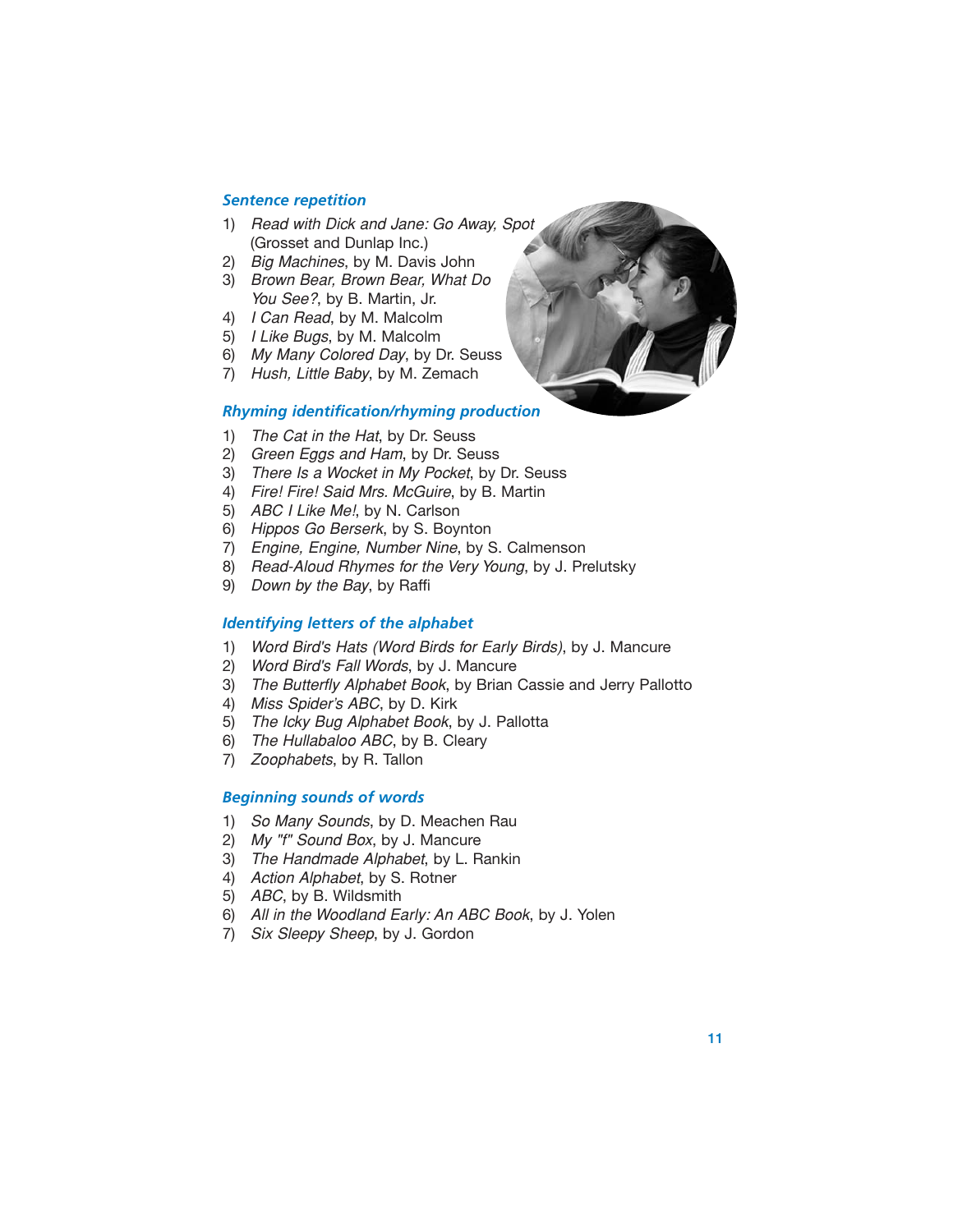## **Online Resources**

- 1. www.earlyliterature.ecsd.net/
- 2. www.kinderlit.ecsd.net

Early Literature Project containing parent information (ideas to support literacy development at home)

3. www.sasked.gov.sk.ca/docs/ela/e\_literacy

Literacy development of children with special needs

- 4. www.nul.org/programs/education/read\_rise.html Resource guide that offers research-based information to help parents engage their children in literacy-building activities
- 5. www.literacytrust.org.uk/Database/parents.html

Resources for parents – early years, school-aged children and family literacy

- 6. www.literacytrust.org.uk/Research/bibpi.html Bibliography of article titles (1999-present: Parental involvement and family literacy)
- 7. www.gse.harvard.edu/hfrp/projects/fine/resources/digest/literacy.html Research Digest: Parent involvement and early literacy
- 8. www.basic-skills-observatory.co.uk

Online library – provides information about improving basic literacy skills of children and adults

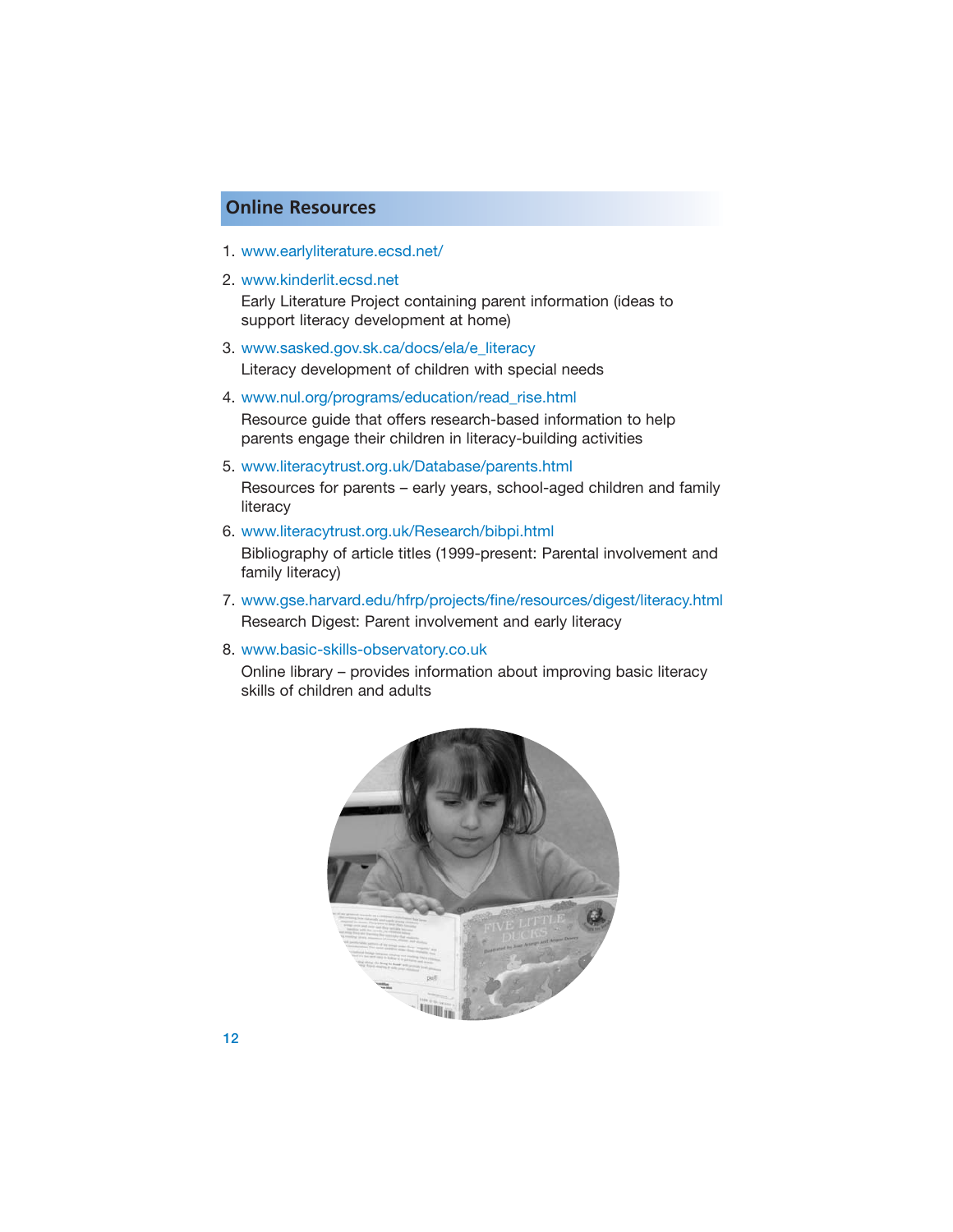